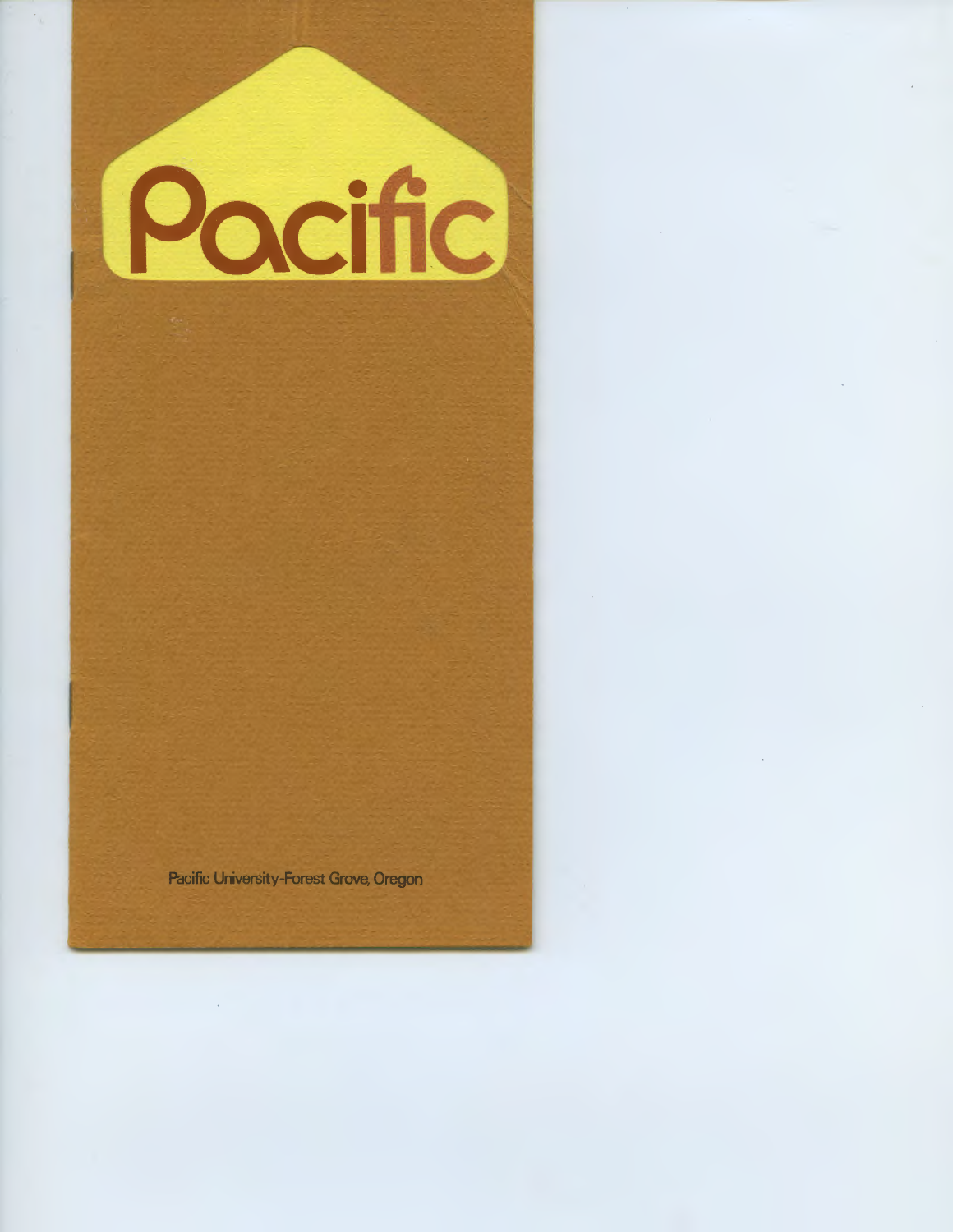

## Pacific

## WHEN YOU CHOOSE PACIFIC, YOU ARE CHOOSING . . .

. . . a place of history, a part of tomorrow. Founded in 1849, the University is one of the oldest institutions of higher learning in the Pacific Northwest. Pacific graduates are leaders in the fields of business, optometry, education, journalism, and athletics throughout the United States. The University has a student ombudsman, a black studies program, an independent studies program for tailor-made instruction, a "mini-mester" program for individualized indepth study, and broad student participation in all aspects of University life.

. . a scenic environment. Pacific Ocean beaches . . the rugged Coast Range . . . the Columbia River Gorge . . . the magnificent Cascades . . and the stark beauty of the Central Oregon desert are all within a few hours of the campus. The University is located in Forest Grove, Oregon, a quiet community only minutes away from metropolitan Portland with its population of over one million. Pacific offers a combination of educational challenge, outdoor recreation, and urban entertainment.

. . . a pleasant campus. With its avenues of white birches, mighty oaks, ancient redwoods, and tall firs, Pacific's campus is a natural setting for the pursuit of a liberal arts education. New construction within the last ten years has included a modern library, a media-arts learning center, a University Center, and a gymnasium fieldhouse which is used by the Portland Trailblazers of the NBA for training. Complementing the natural beauty of the campus, is the Blodgett Arboretum, 12 miles west of Forest Grove. This 125-acre tract boasts a multitude of rare plant life and is used extensively for academic purposes .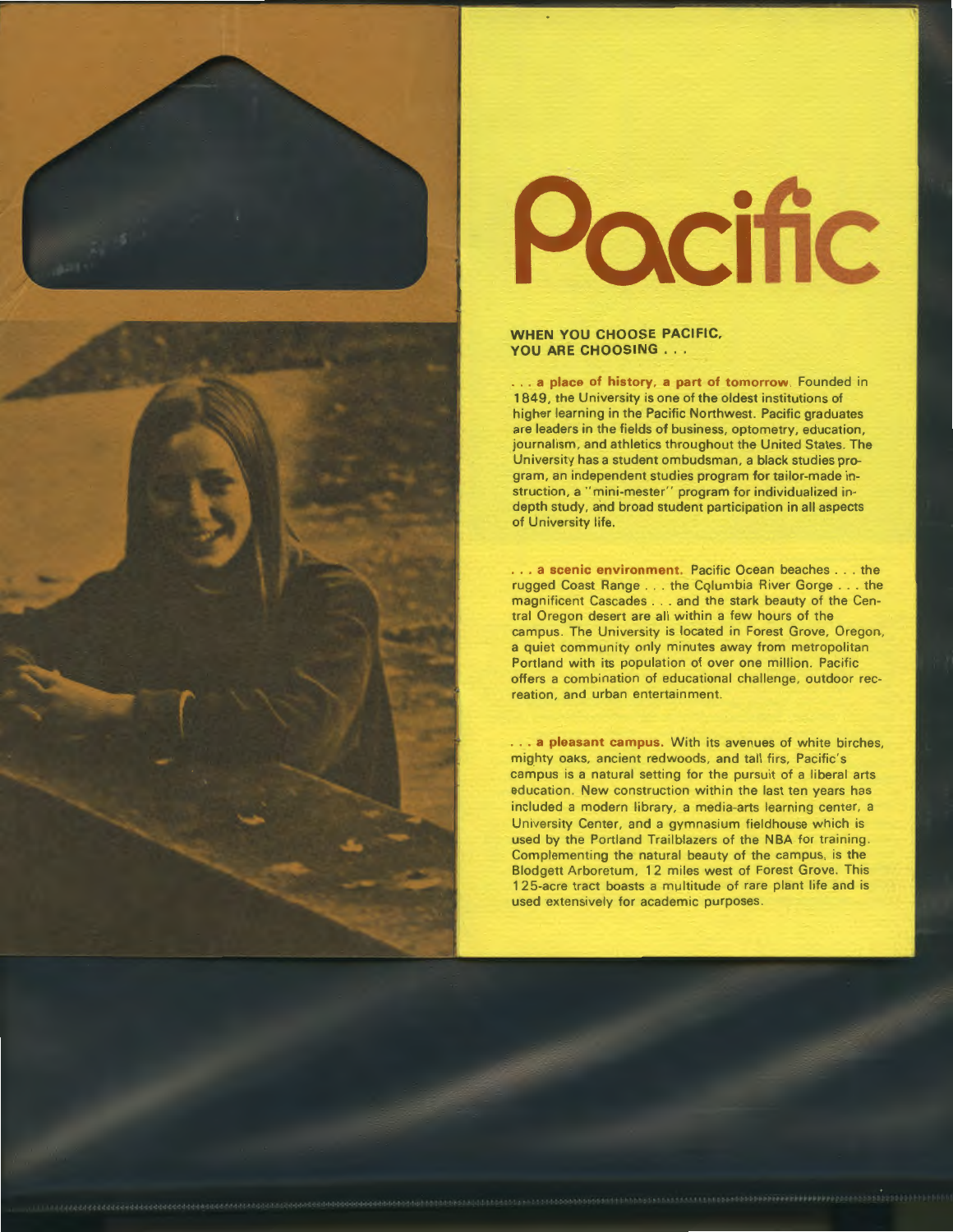

Interior of student housing

**FIELDS OF STUDY.** Pacific University is a co-educational, fully accredited institution of higher learning. Fields of study offered at Pacific include: Biology; Business-Economics; Chemistry; Communications; Education (Elementary and Secondary); English; Fine Arts (Art, Dance, Drama); French; German; History; Literature; Mathematics; Medical Technology; Music; Optometry; Optics; Philosophy; Physical Education; Physics; Political Science; Pre-Engineering; Pre-Law; Pre-Medical; Pre-Nursing; Pre-Veterinary; Psychology; Religion; Sociology; Spanish; and Speech.

**AN OUTSTANDING FACULTY. The teaching faculty** numbers 100. The emphasis is on teaching and giving the student a very personalized experience. Not only do Pacific professors excel in their academic fields, but many bring their expertise to bear on society's problems. Political  $science professor s - and others - hold governmental$ office; sociology instructors deal with crucial social prob-



**New adult student housing** 

t I lems; music faculty members participate in professional orchestras . . These extra activities are accomplished on private time  $-$  not at the expense of classroom teaching. Pacific offers a personalized education. No assistants, but outstanding professors, do the teaching. Such special programs as Independent Studies let you hand-tailor your education. The student-faculty ratio is approximately 12-1.

**A HIGHLY DIVERSIFIED STUDENT BODY.** The 1,250 men and women at Pacific come from 43 states and 17 foreign countries. Over two-thirds of Pacific's students come from outside of Oregon. The University has selected students from throughout the United States and from many ethnic groups to form one of the most cosmopolitan student bodies in the Northwest. This is very much by design. An intrinsic part of Man's education is meeting, living with, and understanding his fellow man. Pacific offers a chance to **participate;** students are involved in all major phases of university operations. Likewise, there is broad stu-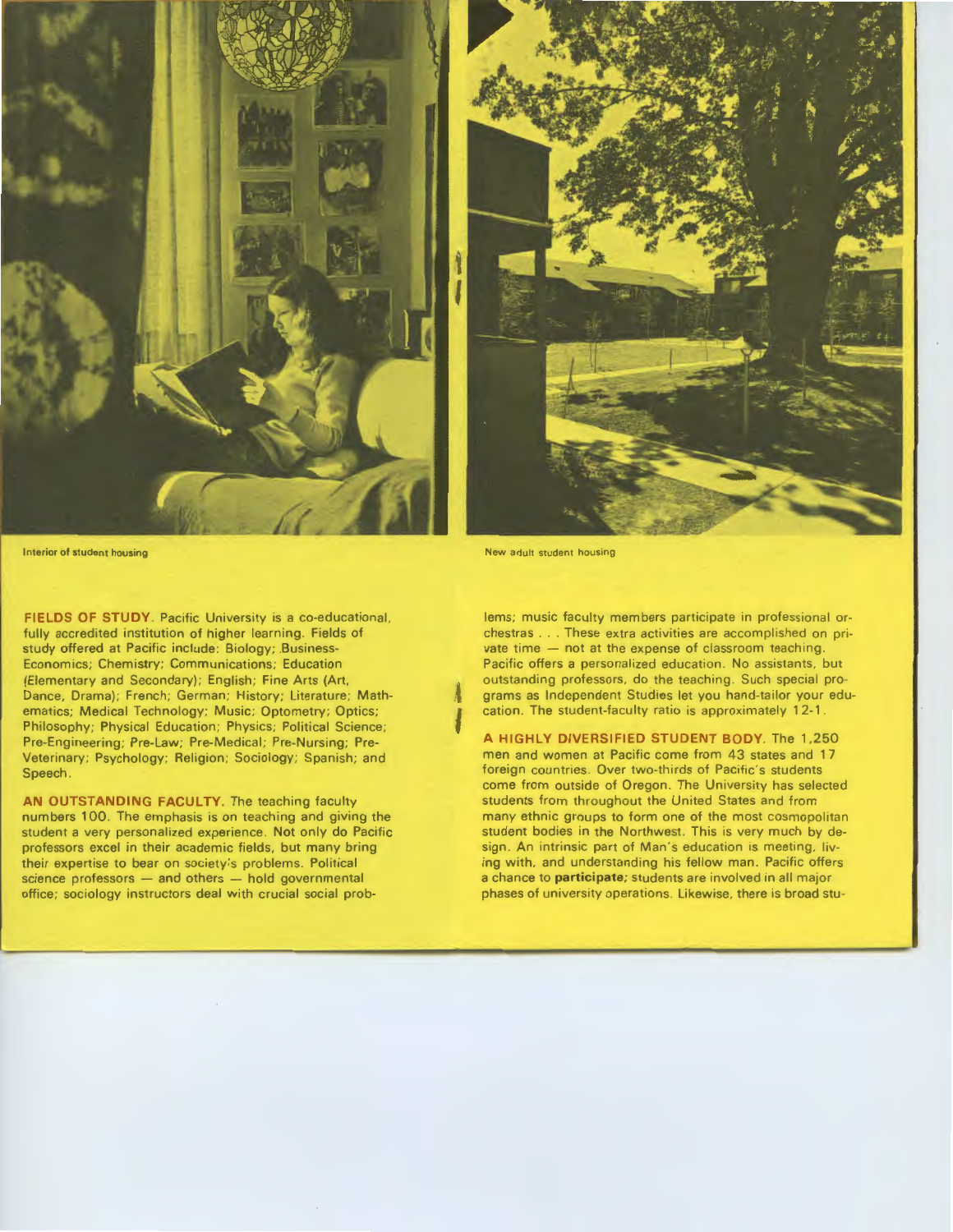

**"People's Fountain" in downtown Portland** 



Gymnasium: a scene of action

dent-faculty participation in the many outdoor sports available in the local area and in the cultural events available in nearby Portland.

**STUDENT ACTIVITIES.** As a member of the Northwest Intercollegiate Athletic Conference, Pacific fields varsity and freshman teams in football, basketball, wrestling, baseball, track, tennis, golf, and cross-country. In addition, the University offers the most extensive intramural sports program in the greater Northwest.

The University Center is the hub of campus activity. It offers the modern and comfortable Snack Bar; a spacious lobby; special student cafe; a large multi-purpose room (for dances, movies, assemblies and meetings); the University Commons, and several small meeting rooms.

Students produce these publications: the weekly newspaper; a literary magazine; and the Heart of Oak, student yearbook. The University debate team perennially is a contender in regional and national competition.

Various clubs offer satisfaction for students with special interests, including mountain climbing, business investing, politics.

**SOME FACTS ON COSTS.** Academic achievement, potential, and financial need are three principal factors considered in awarding financial aid. Assistance is given to some 35 per cent of an entering class. Candidates must apply for admission before applying for financial aid. Financial aid grants are based on the Parents' Confidential Statement, which must be filed with the College Scholarship Service. This form is the only requirement for consideration of all types of financial aid.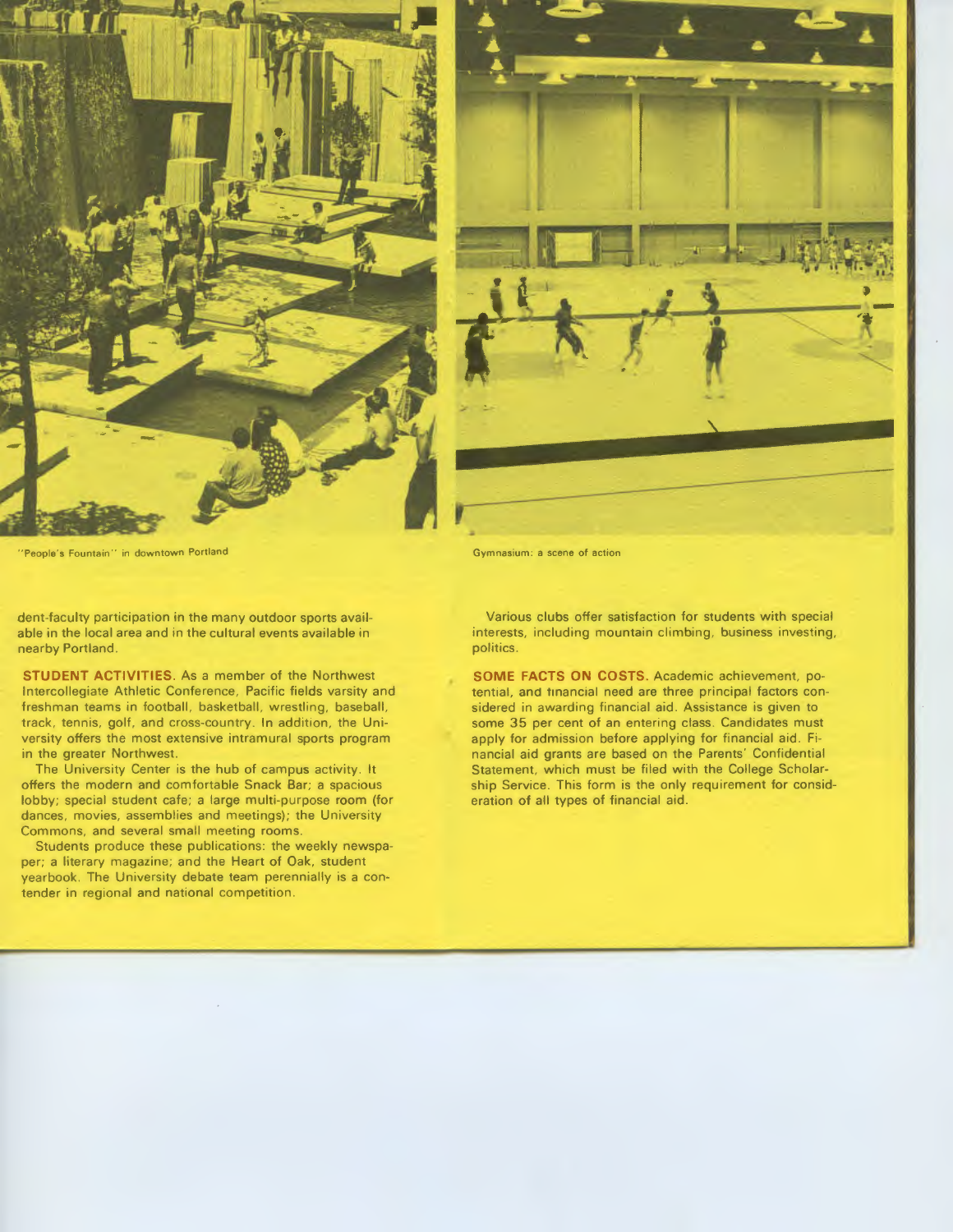

**East campus: historic Herrick Hall** 

Annual expenses:

|                    | \$1,890 |
|--------------------|---------|
|                    | 103     |
|                    | 1,064   |
| Books and supplies | ിററ     |
|                    | \$3,157 |

**HOW TO APPLY.** Pacific University utilizes a selective admission program, taking into consideration one's high school record, character, attitude, ability to experience adequate social and academic adjustment, and results of the College Board Scholastic Aptitude Test (SAT). The SAT should be taken in December, January or March; applications are acted upon starting March 1.

**FOR FURTHER INFORMATION. Write to Director of Ad**missions, Pacific University, Forest Grove, Oregon, 97116.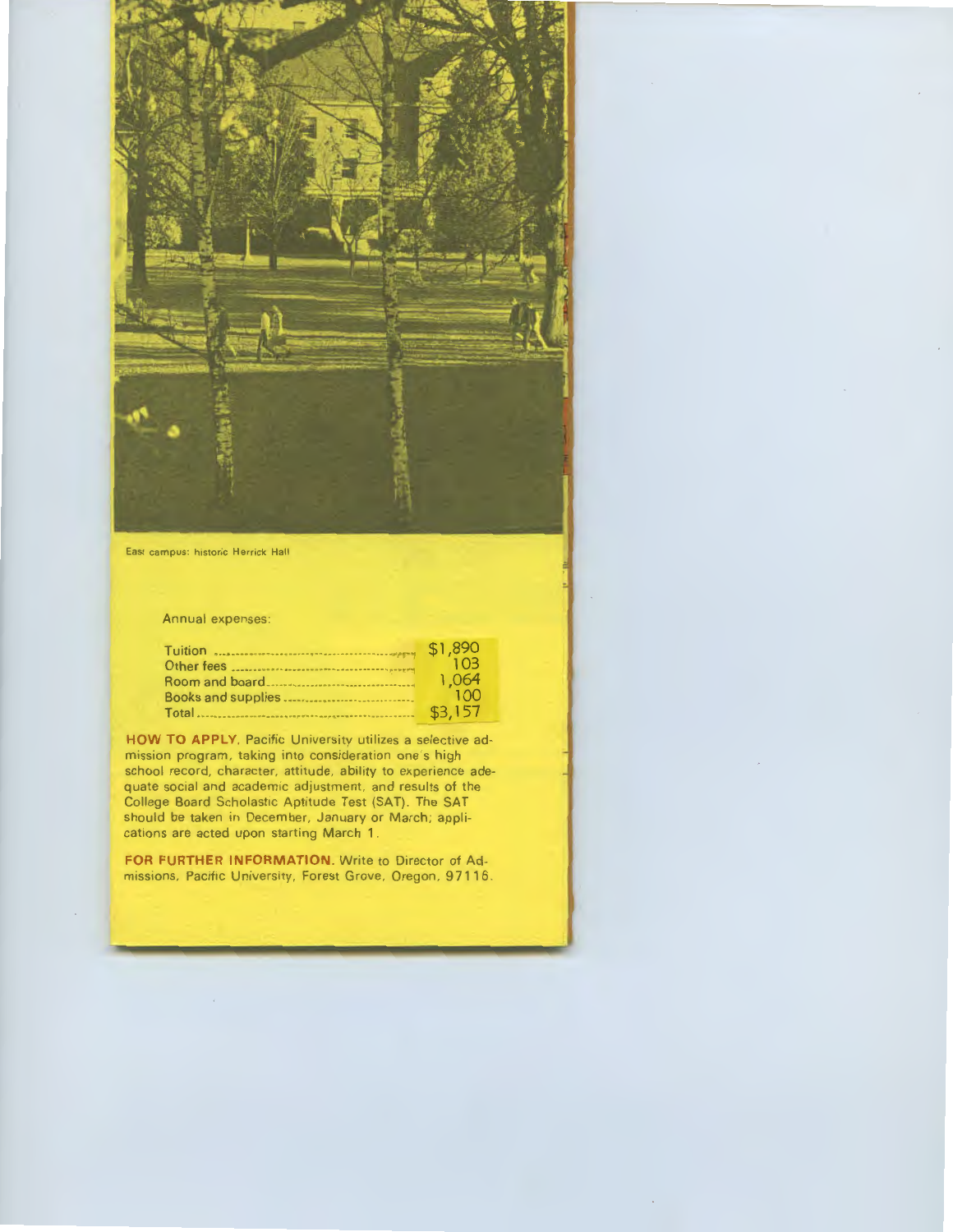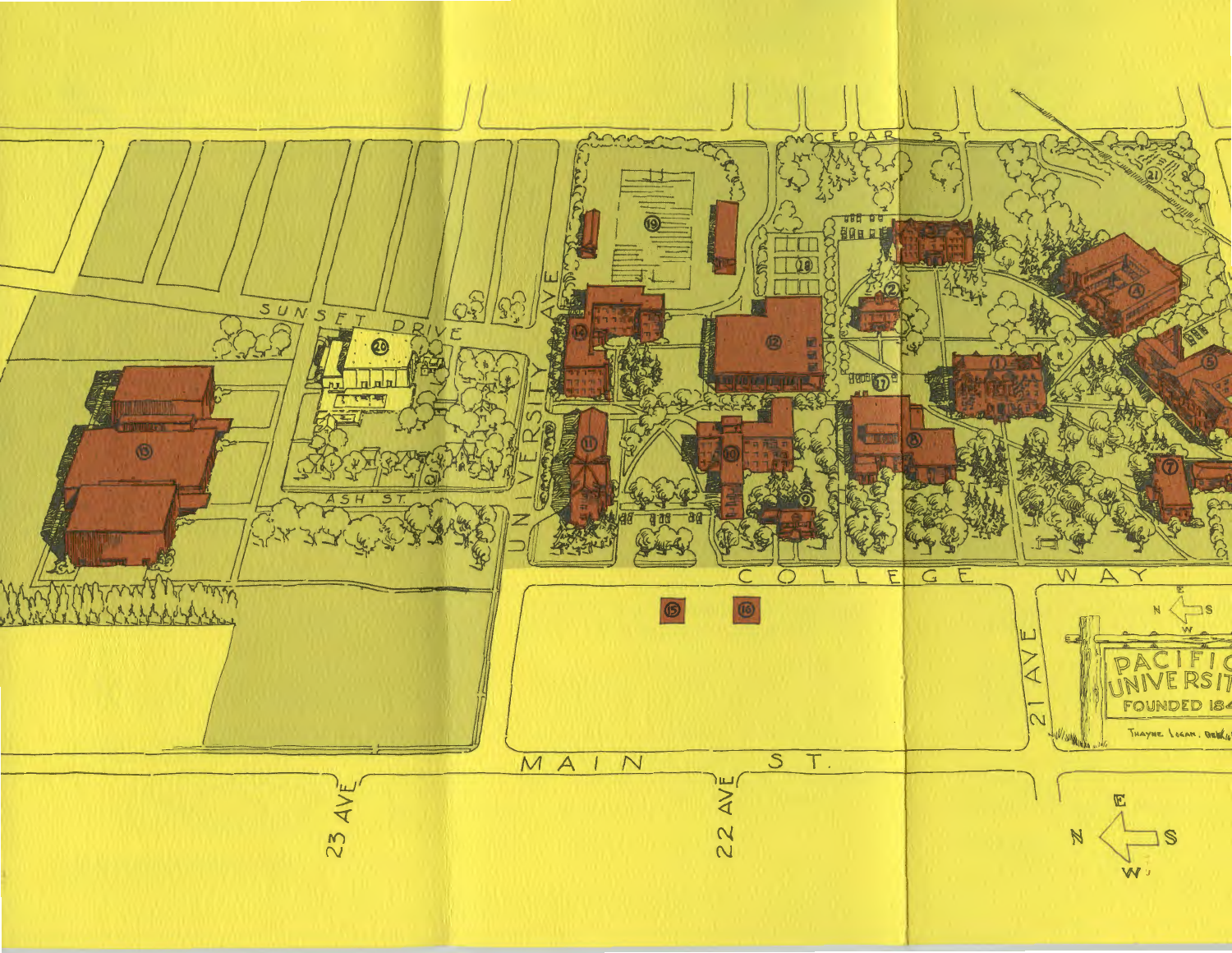## **key to the campus map**

**1 MARSH HALL,** central administration building. Built in 1896. Named for Pacific 's first President, Sidney Harper Marsh.

 2. **OLD COLLEGE HALL,** oldest building in continuous academic use west of the Mississippi River. Built in 1850. Houses the Museum and Chapel. Civil War soldiers were recruited on its porch.

3. **HERRICK HALL,** formerly men's residence. Constructed in 1881 . Rebuilt in 1 906. Not presently in use.

4. **COLLEGE OF OPTOMETRY.** Built in 1952; expanded in 1967. Home of one of the largest optometric schools in the nation.

 5. **WARNER HALL,** center for dramatic arts and the Division of Science.

 6. **TABITHA BROWN HALL,** named in honor of Pacific's founder. Houses the Department of Art.

7 **EDUCATION-SPEECH HEADQUARTERS.** Newly remodeled, home of the Division of Education, Department of Speech, and the University's multi-media learning center.

 8. **HARVEY W. SCOTT MEMORIAL LIBRARY.** Completed in 1967. Spacious, air-conditioned structure was named for Pacific's first graduate (class of 1863), and early editor of The Oregonian.

9 **BATES HOUSE.** Houses faculty and administrative offices.

10. JUDITH SCOTT WALTER HALL, women's residence. Campus home for some 250 coeds.

11. **McCORMICK HALL,** men 's residence . Constructed in 1923, refurbished and expanded in 1965. Houses 180 men .

12 **WASHBURNE HALL,** the University Center.

13 **GYMNASIUM ·FIELD HOUSE.** One of the finest facilities of its kind in the Northwest. Gym boasts three basketball courts. Covered field house allows for indoor football practice. Construction was completed in fall of 1970.

14 **HARVEY CLARKE HALL,** student residence. One wing houses men; the other, women. Some 200 students live here.

15. KNIGHT HALL, School of Music building.

16. **WALKER HALL,** Music instruction building .

17 **VISITOR PARKING LOT.** For short stops only. Area adjacent to tennis courts and public street parking should be used for lengthy visits.

18. **TENNIS COURTS.** 

19 **McCREADY FIELD,** home of the Boxer football team .

20 **MUNICIPAL INDOOR SWIMMING POOL.** Olympic-size. Through an agreement with the City, the University has extensive use of pool for physical education and varsity competition .

21 **ROSE GARDENS.** 





N \

 $\blacksquare$ 

**V<sub>A</sub>** W.  $J\bigcup$